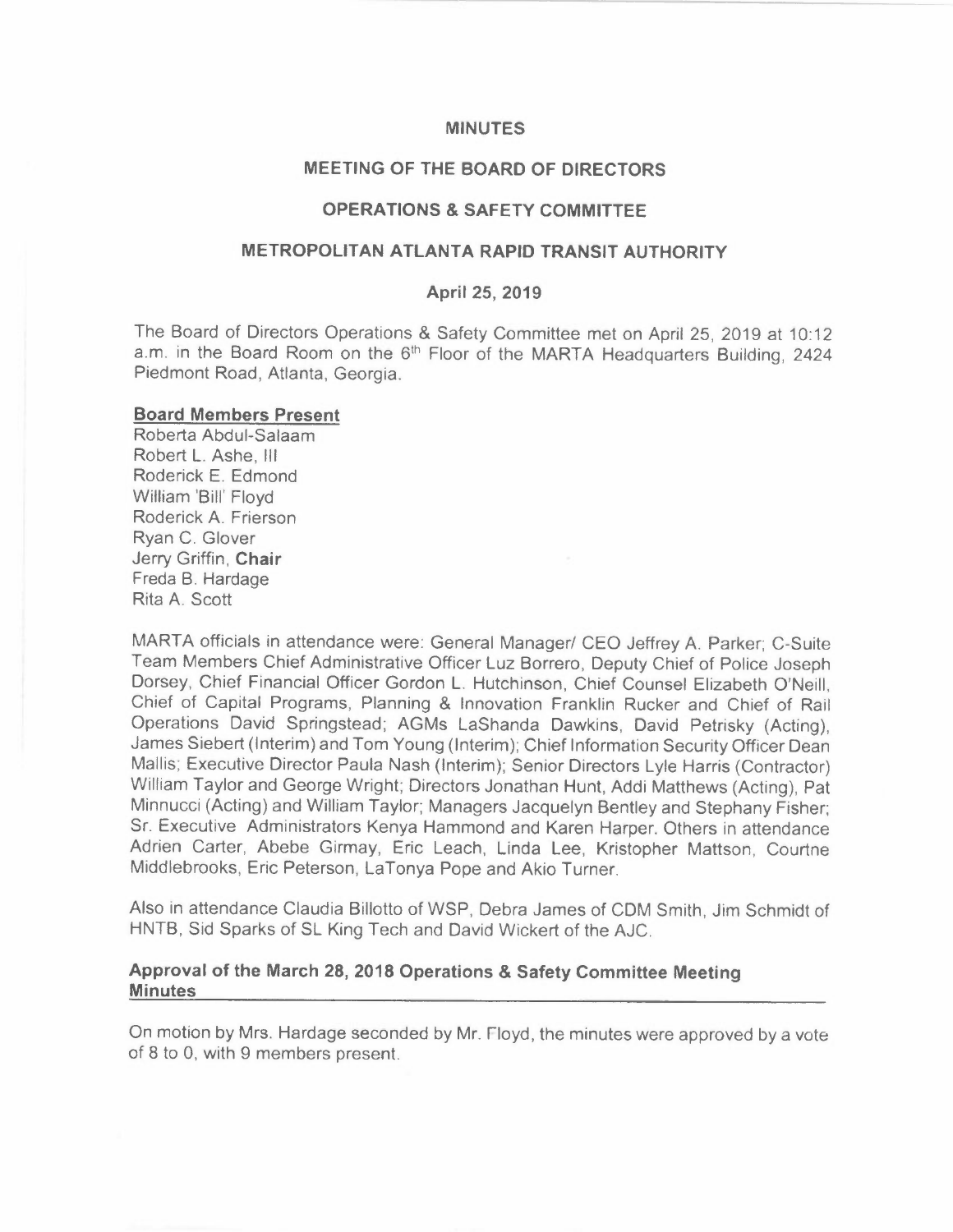Mr. Frierson abstained.

### **Resolution Authorizing the Award of Contracts for the Procurement of Non-Revenue and Police Vehicles, P43290, P43611 & P43792 Utilizing the State of Georgia Contracts**

Mr. Taylor presented a Resolution authorizing the General Manager/CEO or his delegate to enter into a Contract for Procurement of sixteen ( 16) non-revenue vehicles and fourteen (14) police vehicles with Wade Ford in the amount of \$1,302,220. The Contract is firm fixed for a performance period of five (5) months and will utilize State of Georgia Statewide Contract #99999-SPD-0000155-0006, #99999-SPD-ES40199409- 0003 and #99999-SPD-ES40199373-009S.

The MARTA vehicles projected for replacement currently met the Authority's criteria of 100,000/150,000 miles of service, ten (10) years of age, suffered catastrophic/mechanical failures or suffered collision damages with estimated repair cost exceeding the value of the vehicles.

*Value of Vehicles* 

- 58% met the age requirements
- 27% met mileage requirements
- 9% met mechanical requirements
- 4% met age & mileage requirements
- 2% met collision

Manufactured standard vehicles and equipment warranty will apply to this contact. Utilizing state of Georgia contracts streamlines the procurement process and provides MARTA best value procuring non-revenue vehicles.

To ensure the Authority has best pricing, the Contracts Department conducts a price analysis reviewing state prices vs. vendor quotes. After careful review, state contracts pricing provides MARTA the best value and was 9-27% less than dealership pricing for identical vehicles.

The State of Georgia completes their contracts with various vehicles to achieve the lowest pricinq for vehicle contracts.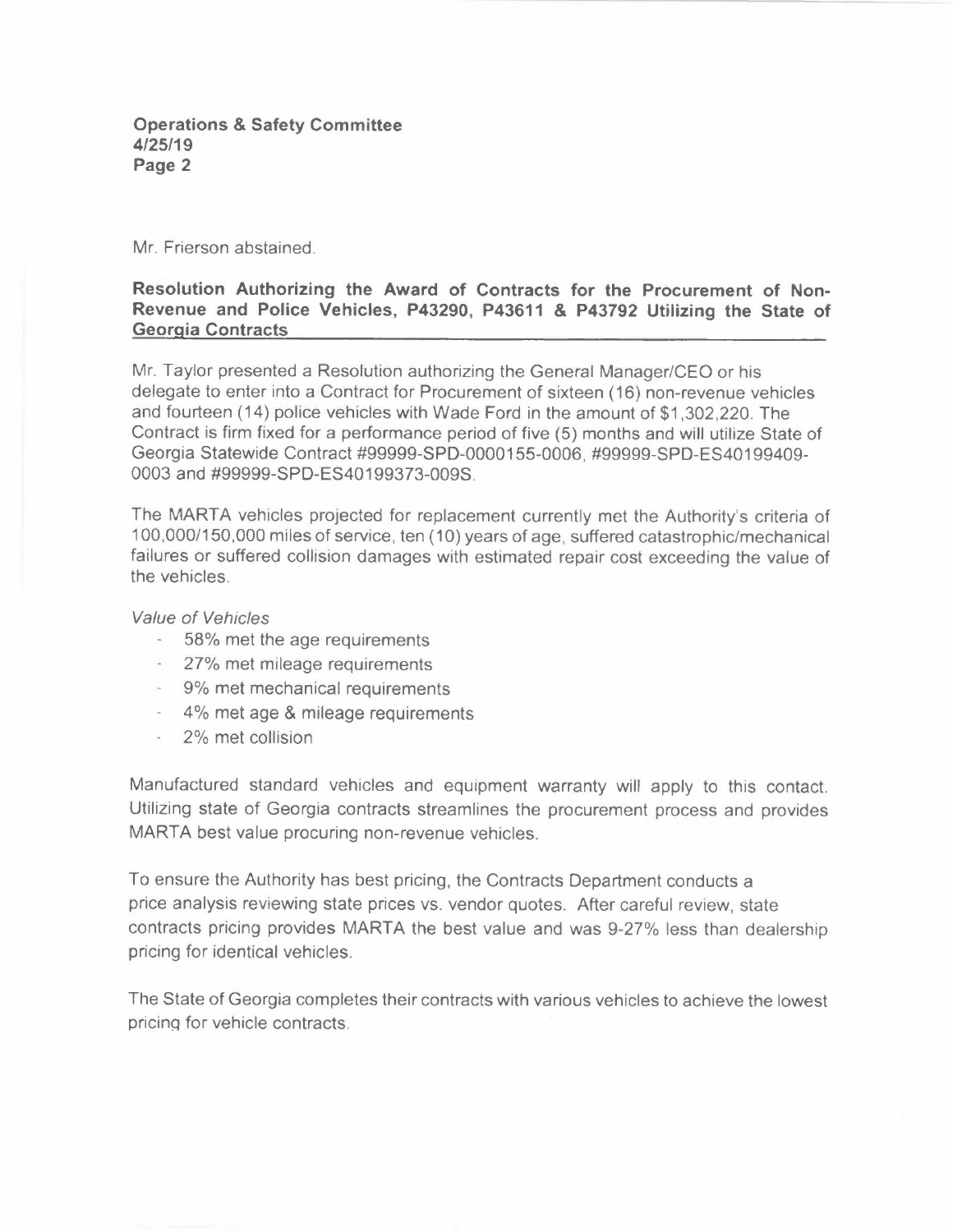Although, there are no DBE goals assigned to the Contracts, Wade Ford and Allan Vigil are minority-owned dealerships.

Ms. Abdul-Salaam asked are Wade Ford and Allan Vigil minority owned dealerships.

Mr. Taylor said yes. Both dealerships are minority owned.

Ms. Abdul-Salaam asked did the dealerships recently become minority owned.

Mr. Taylor said no.

Ms. Abdul-Salaam asked how are both dealerships qualified as minority owned.

Mr. Taylor said the owners are minority and both own their dealerships.

On motion by Mrs. Hardage seconded by Mr. Ashe, the resolution was unanimously approved by a vote of 9 to 0, with 9 members present.

# **Resolution Authorizing the Award of Contracts for the Procurement of Police and Non-Revenue Vehicles, P43612 and P43669 Utilizing the State of Georgia Contracts**

Mr. Taylor presented a resolution authorizing the General Manager/CEO or his delegate to enter into a Contract for the Procurement of twenty-one (21) non-revenue vehicles and seven (7) police vehicles with Hardy Chevrolet Buick GMC, Inc., in the amount of \$722,796. MARTA will utilize Administrative and Police Contracts to fulfil the need for the Authority.

On motion by Mrs. Hardage seconded by Mr. Ashe, the resolution was unanimously approved by a vote of 9 to 0, with 9 members present.

# **Resolution Authorizing the Award of a Contract for the Procurement of Non-Revenue Vehicles, P43670 Utilizing the State of Georgia Contract**

Mr. Taylor presented a resolution authorizing the General Manager/CEO or his delegate to enter into a Contract for the Procurement of thirteen (13) non-revenue vehicles with Allan Vigil Ford in the amount of \$367,329.

On motion by Mr. Ashe seconded by Mrs. Hardage, the resolution was unanimously approved by a vote of 9 to 0, with 9 members present.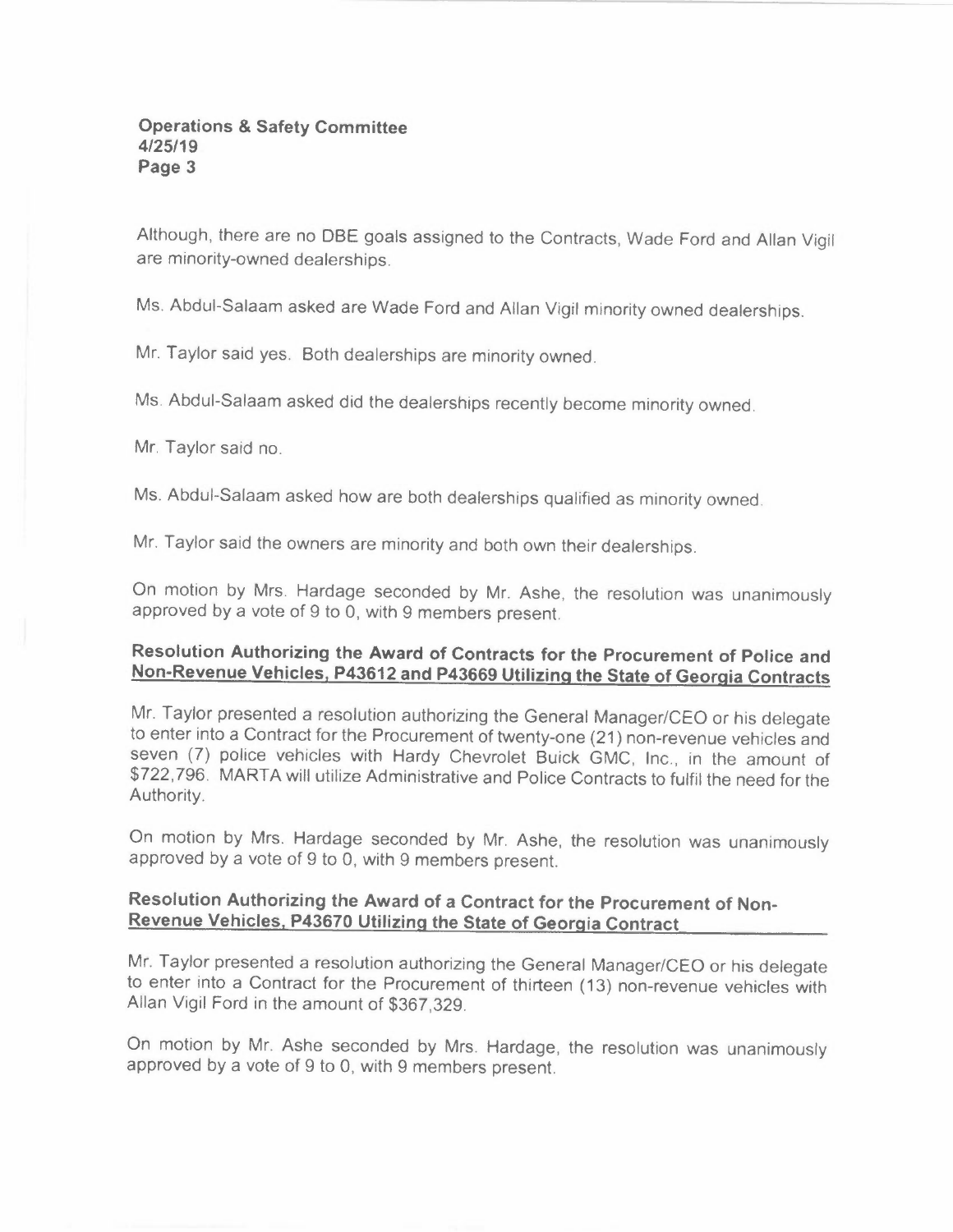# **Resolution Authorizing the Award of a Single Source Contract for the Procurement of an Armored Hi-Rail Vehicle. RFP P44045**

Mr. Mattson presented a resolution authorizing the General Manager/CEO or his delegate to enter into a Single Source Contract with Lenco Armored Vehicles for the procurement of an armored hi-rail vehicle.

MARTA police is seeking approval for the Single Source procurement of 100% grant funded armored high-rail access vehicle.

Over the past year. MARTA Police Department has been working with the Atlanta Regional Commissioner on a program designed to increase capabilities of agencies throughout the region. This program is directed by the Department of Homeland Security (OHS) and the Federal Emergency Management Agency (FEMA). Both federal programs state that law enforcement agencies should be outfitted with secure platforms while entering hostile environments. The region has identified MARTA Police as a recipient in need of this equipment to safeguard officers during incidents in and around rail networks.

The purposed vehicle will provide MARTA Police with the capability of being used on surface streets for non-rail incidents as well as access to the MARTA Rail System and other adjacent rail networks.

MARTA Police Department will work directly with rail operations to grant the clearance required to safely operate during an emergency. This vehicle will be first in the nation and will repel the Authority to the top within the transit industry when it comes to network security.

Dr. Edmond asked what purpose will the armored vehicle serve.

Mr. Mattson said the armor vehicle serves as protection. The vehicle enables personnel to fully operate inside when entering hostile environments and remove passengers from hostile environments as well.

Dr. Edmond said the armored high-rail vehicle seems costly. He asked if any other jurisdictions have a similar vehicle.

Mr. Mattson said the armored vehicle is \$330,000 which is funded by OHS and FEMA. MARTA would be the first Authority to have an armored high-rail vehicle.

Mr. Floyd asked why is the contract single source.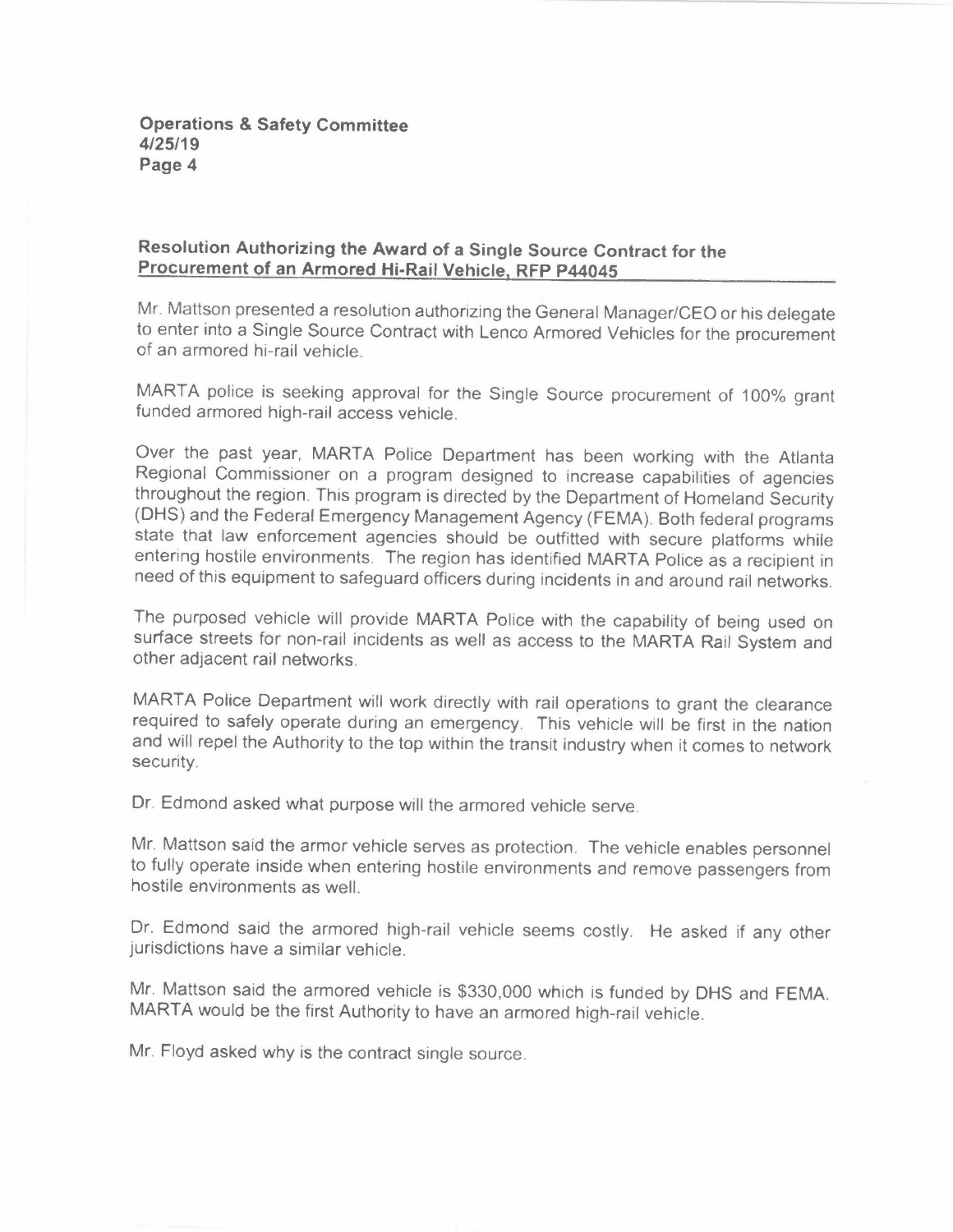Mr. Mattson said due to the equipment availability from GSA, the Authority selected Lenco as a single-source option. Lenco is the provider for identical equipment of all jurisdictions within MARTA. This will allow the Authority to utilize a vehicle in which additional jurisdictions are familiar so their operators can work within MARTA's system and MARTA's staff.

Mr. Floyd asked does MARTA have a policy regarding sharing the use of the armored vehicle with local governments.

Mr. Mattson said yes. MARTA has a written mutualized agreement with each jurisdiction the Authority supports. On a regular basis, the Authority provides aide to all jurisdictions with the capabilities the Authority possess.

On motion by Ms. Abdul-Salaam seconded by Mrs. Hardage, the resolution was unanimously approved by a vote of 9 to 0, with 9 members present.

# **Resolution Authorizing the Procurement of Station Rehabilitation Design Services**

Mr. Minnucci presented a resolution authorizing the solicitation of proposals for architectural and engineering (A/E) services for station rehabilitation design services.

MARTA has instituted a Station Rehabilitation Program and has made a commitment to rehabilitate up to seven (7) rail stations per year, until all thirty-eight (38) stations have been brought up to a state of good repair. Each group of up to seven (7) stations will comprise a single phase.

MARTA desires to retain the services of up to six (6) Architectural and Engineering (A&E) Consultant firms. These A&E firms will support planning, design, preconstruction and construction efforts for the first three (3) phases of the Station Rehabilitation Program.

Each selected A&E firm will be assigned one or more specific stations concurrently and will be given a MARTA generated scope of work to be completed for those stations.

The A&E firm will be required to produce a full design document that accurately encompasses the scope of work along with any other technical specifications that support the design. **MARTA** will be responsible for the solicitation and selection of contractor(s) to perform the installation of the station designs.

Typical rehabilitation work includes but is not limited to interior finishes improvements,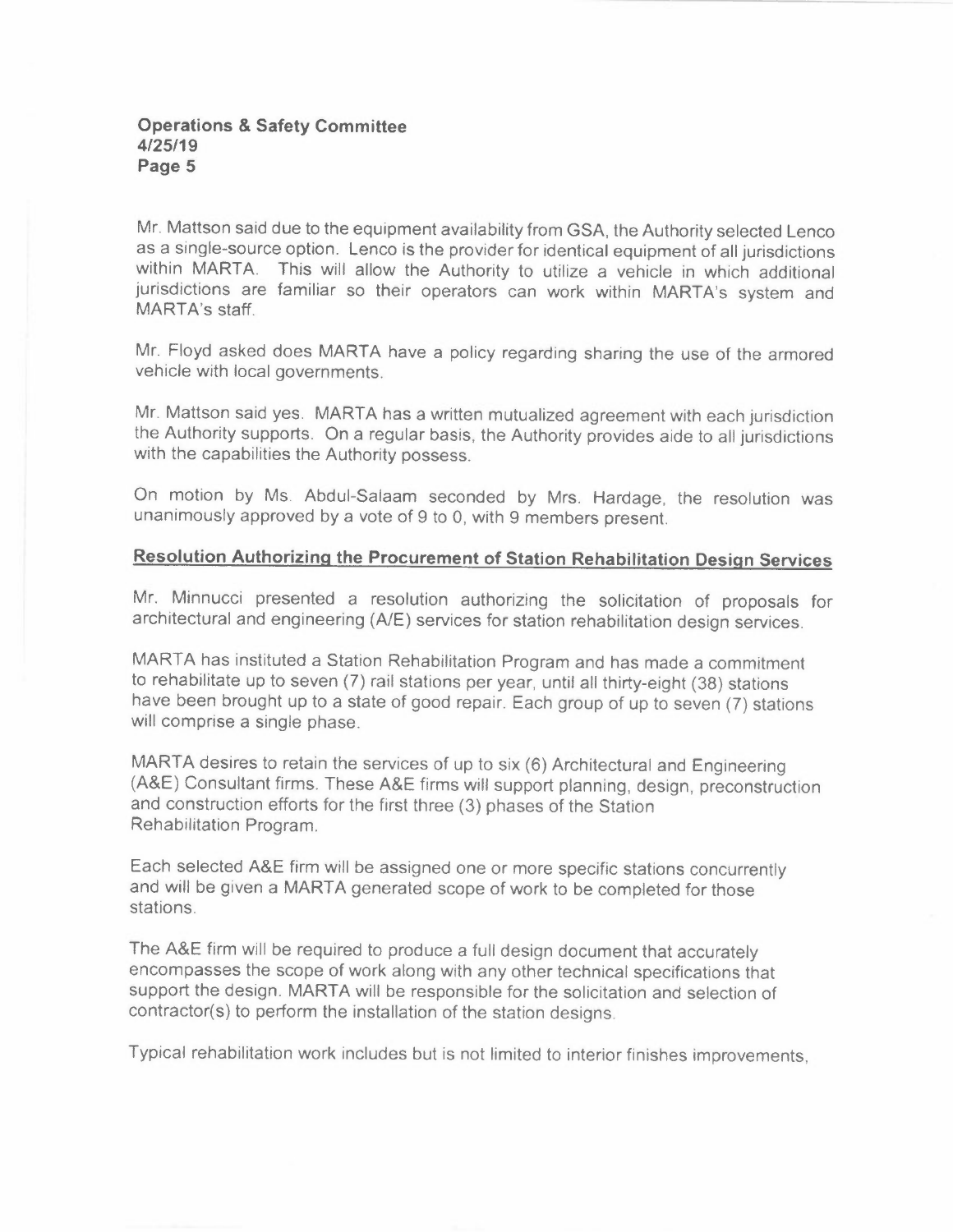sitework, mechanical systems upgrades, roofing, lighting and waterproofing.

During the pre-construction and construction periods, the A&E firms will assist MARTA in replying to any Requests for Information (RFls) and the review of any technical submittals.

The A&E Consultant Procurement for SRDS selection process will consist of the following steps:

- Letters requesting Expressions of Interest and Statement of Qualifications will be sent to each firm that has previously expressed an interest in this type of procurement and to additional firms identified by the Office of Diversity and Inclusion.
- A Selection Committee (SC) compromised of directors and managers from departments of engineering, architecture and project managers will be formed to aid in the process.
- The SC will review and evaluate all responses to the solicitation submitted in accordance with the submittal deadline.
- The SC will develop a short-list of the most qualified firms based on their review and with consideration to the criteria for the procurement.
- The SC will interview and conduct discussions with each firm on the short-list to evaluate their qualifications to perform the anticipated scope of work.
- Based on the interviews and discussions, the SC will select the most qualified firm(s).

Each response to the solicitation will be evaluated based on the following criteria and weighting:

- 25% Technical capabilities and professional qualifications.
- 25% Specialized experience in required disciplines.
- 15% Demonstrated capability to perform work on schedule and within budget; Project monitoring and control.
- 15% Key personnel; their experience and their commitment to the project.
- 10% Organizational/management concept to accomplish the work.
- 10% Effective Quality Assurance Program
- Pass/Fail Compliance with Equal Employment Opportunity (EEO) and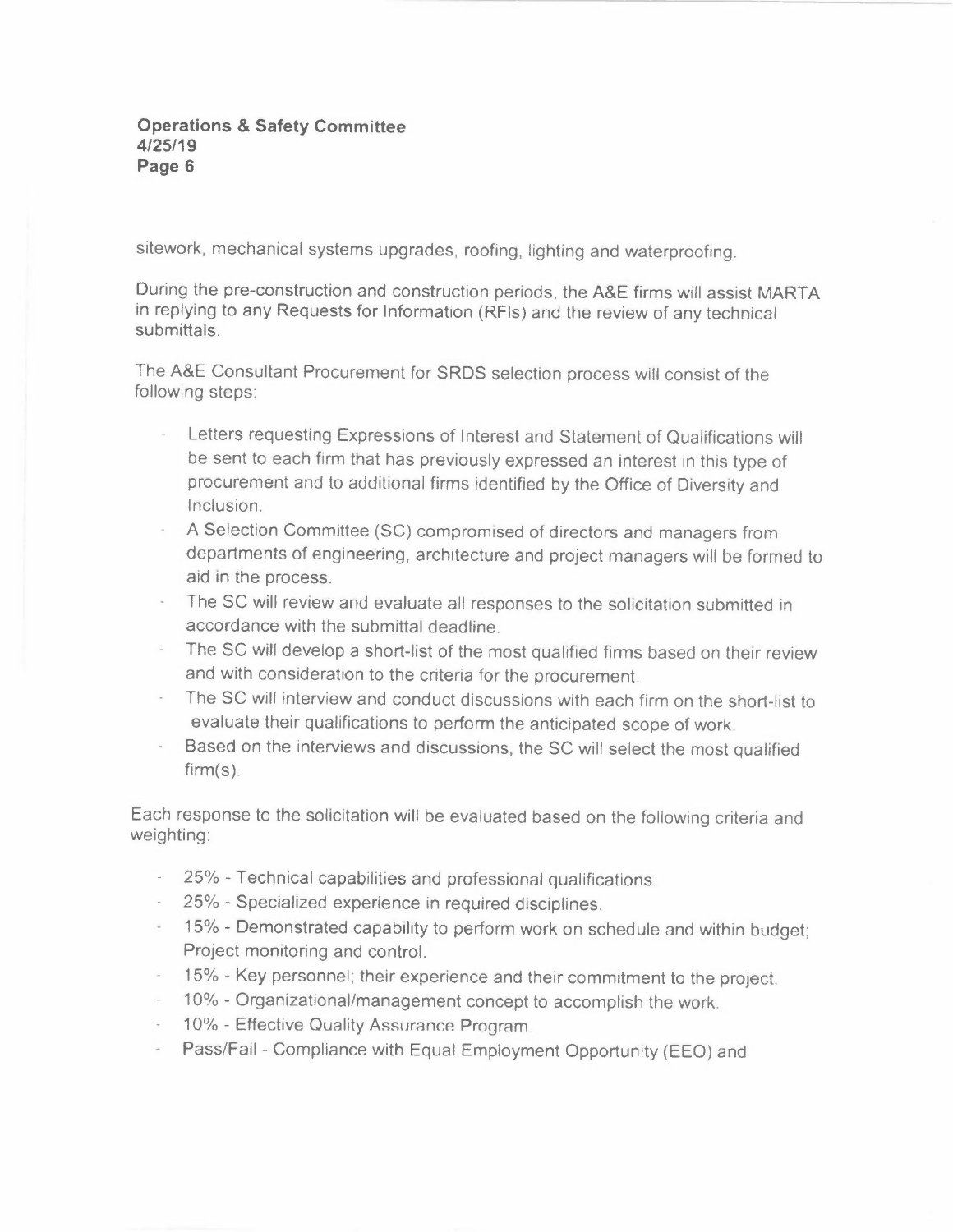The anticipated timeline for selection and award of contracts for A&E Consultant Design Services in support of the Station Rehabilitation Program is as follows:

- 4/25/19 Operations & Safety Committee (O&S) Resolution Request
- 4/29/19 to 7 /5/19 Advertisement Period
- 7 /6/19 to 8/14/19 Response Review, Short Listing, Interviews and **Negotiations**
- 8/29/19 O&S Committee Agenda Item for Approval to Award A&E Contracts
- 9/12/19 Board Approval to Award A&E Contracts for Station Rehabilitation Design Services

Mr. Ashe asked will multiple firms work on stations concurrently.

Mr. Minnucci said yes.

Mr. Ashe asked at what point is it anticipated that MARTA will evaluate the relative performance of competitive firms.

Mr. Minnucci said MARTA will evaluate six (6) firms at a time on a yearly basis. One firm will be awarded based on their performance and at the Authority's discretion.

Mr. Ashe asked will the evaluation take place after the initial renewal of assignments.

Mr. Rucker said MARTA must design a total of eighteen (18) stations in the first three (3) years within the contract. Staff will plan to evaluate six (6) stations per year for three (3) year period. After the first year, a firm will be awarded additional year(s) based on their performance.

Mr. Ashe said the plan sounds ideal, thank you.

Mr. Floyd asked was the RFP a request for a fixed price to design a specific station or a general proposal.

Mr. Minnucci said the Authority used an RFP format, however, an REI was used for the request.